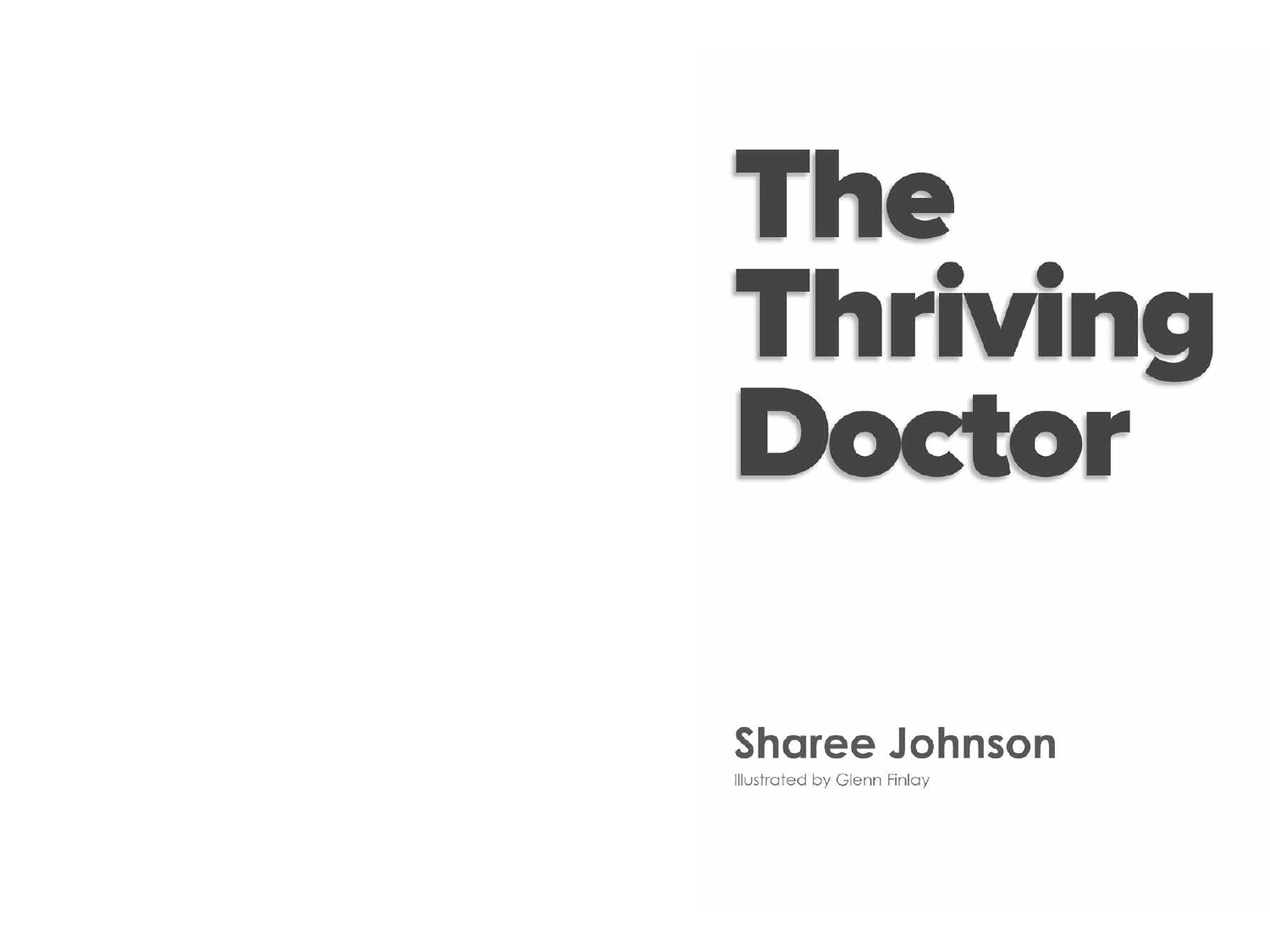### **INTRODUCTION**

**Thriving:** adjective

*Prosperous and growing; flourishing* (Oxford)

*Someone or something that is doing well and is successful, healthy, or strong* (Collins)

The experienced medical director sitting opposite me in coaching said: "You were the first person to ever ask me: – *what do you want*?" He went on to describe the profound impact this simple question had had on him. These four words had given him permission to discover, to imagine, to believe that he could meet some of his own needs once he knew what they were.

These four words had freed him from the straight jacket the culture of medicine had bound him in for 25 years and ultimately allowed him to practise medicine with renewed energy and focus. He felt happier, stronger, and was enjoying his family and his work more than he had for two decades.

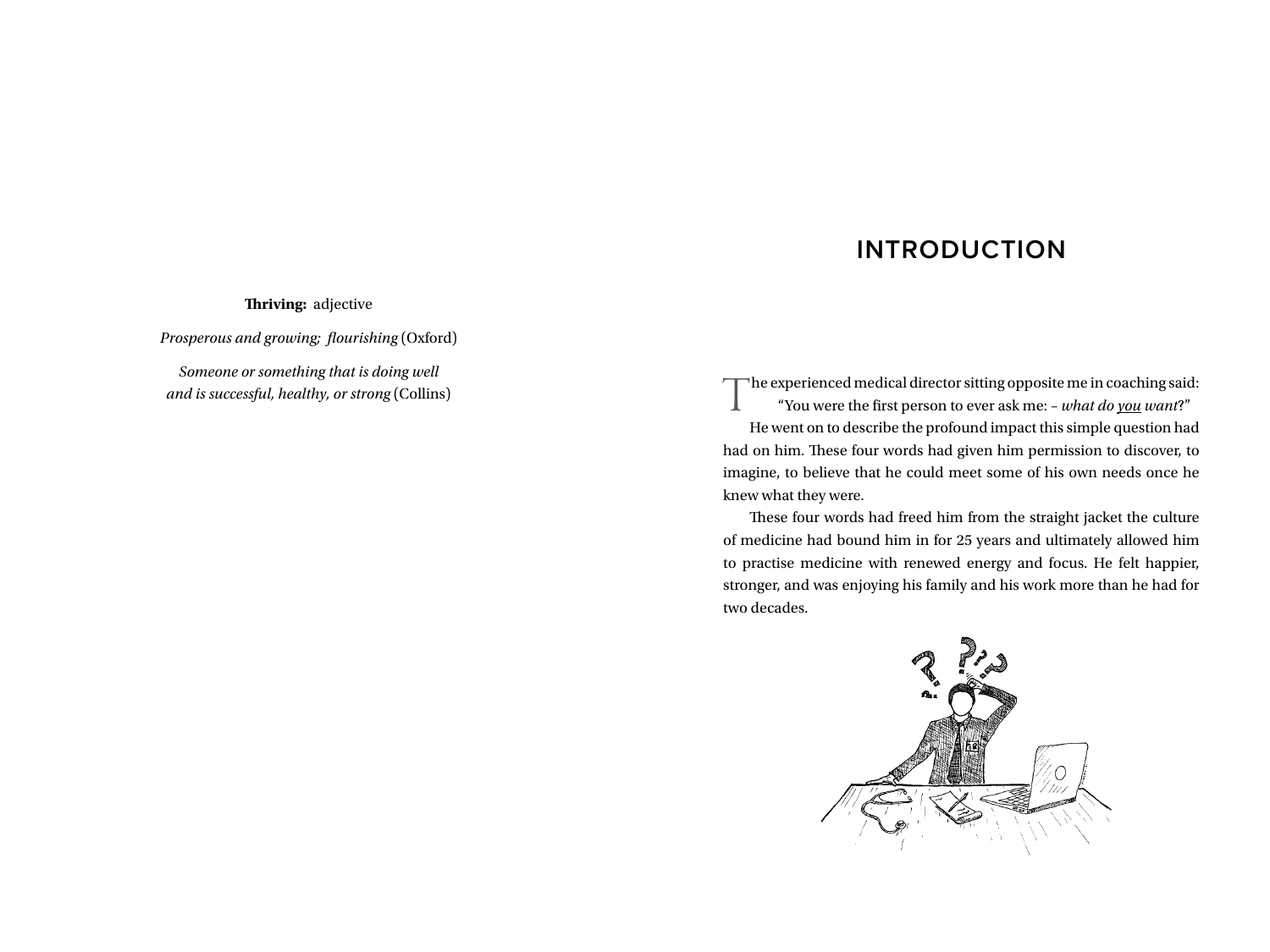#### PATIENTS WILL BENEFIT TOO

I understand that in your role as doctor you are committed to patient safety and patient health. You are possibly only interested in reading books that impact positively on patient care. On this front the research is very clear. **Well doctors are better doctors, and they help their patients achieve better health outcomes.**

The Institute of Medicine described the primary determinants of healthcare quality in 2001; one of which was patient-centred care. They described this as "Healthcare that establishes a partnership among practitioners, patients and their families". Further to this, they concluded that patient-centred care is nothing less than a "Quality and business imperative", and that "In general, **most patients feel confident** that they will receive **competent technical care** when they enter a hospital or healthcare centre". Beyond that, "**What matters most** to them is being **treated with kindness, compassion and dignity".**

A doctor who builds positive relationships with their patients is perceived by them as more empathic and more compassionate. These patients continue with their treatment more consistently and for longer duration. Not surprisingly they have better health outcomes including faster recovery rates and better immune response.

The healing power of positive interactions has been well documented, and often forgotten in the measurement of success in healthcare. For example, Rakel et al (2009 and 2011) compared recovery time and immune responses of three groups of patients with upper respiratory tract infections. Immune response was most vigorous and recovery time shortest in patients with empathic physicians. Recovery time was longest for the group with doctors who lacked empathy – longer than those who saw no doctor at all! Rakel and team concluded that empathy in the therapeutic encounter resulted in faster recovery times for flu patients.

The science of medicine is data-driven, humans may not be. Doctors are humans first; emotional beings like their patients, being asked to ignore the art of medicine to their own and their patients' detriment.

**Raising your capacity to care for yourself improves patient health outcomes, patient experience and patient safety.**

As you prioritise taking better care of yourself, you have greater capacity to be empathic, compassionate and patient centred. As you raise the care of your patients by being well yourself and raising your skills, you can build confidence, trust and respect in yourself, and others too will have more confidence, trust and respect in you.

Your state of health and wellbeing must come first. All other healthcare goals ride on this. Only when you have the skills to take care of yourself effectively can you truly take care of anyone else properly.

#### YOU CAN MAKE A DIFFERENCE IN YOUR OWN MEDICAL LIFE

There is a great deal every individual doctor can do to improve their own experience at work in the healthcare system and in medicine – for both themselves and their patients. To do so you need to engage your own agency, the same agency you used to get into medicine in the first place.

#### **Personal agency is a sense of control over your own actions and the consequences.**

When you do exercise your personal agency, you bring your influence to bear on what you can control in your own life. Exercising control over your thoughts, motivation, and actions, you remember and hold dearly the belief that you can make decisions and enact them for your own benefit. In this empowered state you are also more likely to make a difference for those around you.

Surgeon and former CEO of Keiser Parmenter Dr Robert Pearl says in his book *Uncaring (2021)* that medicine has taught doctors how to cure people, but it has not done such a good job of teaching you how to *care* for them. He is pointing to the science of medicine being more valued than the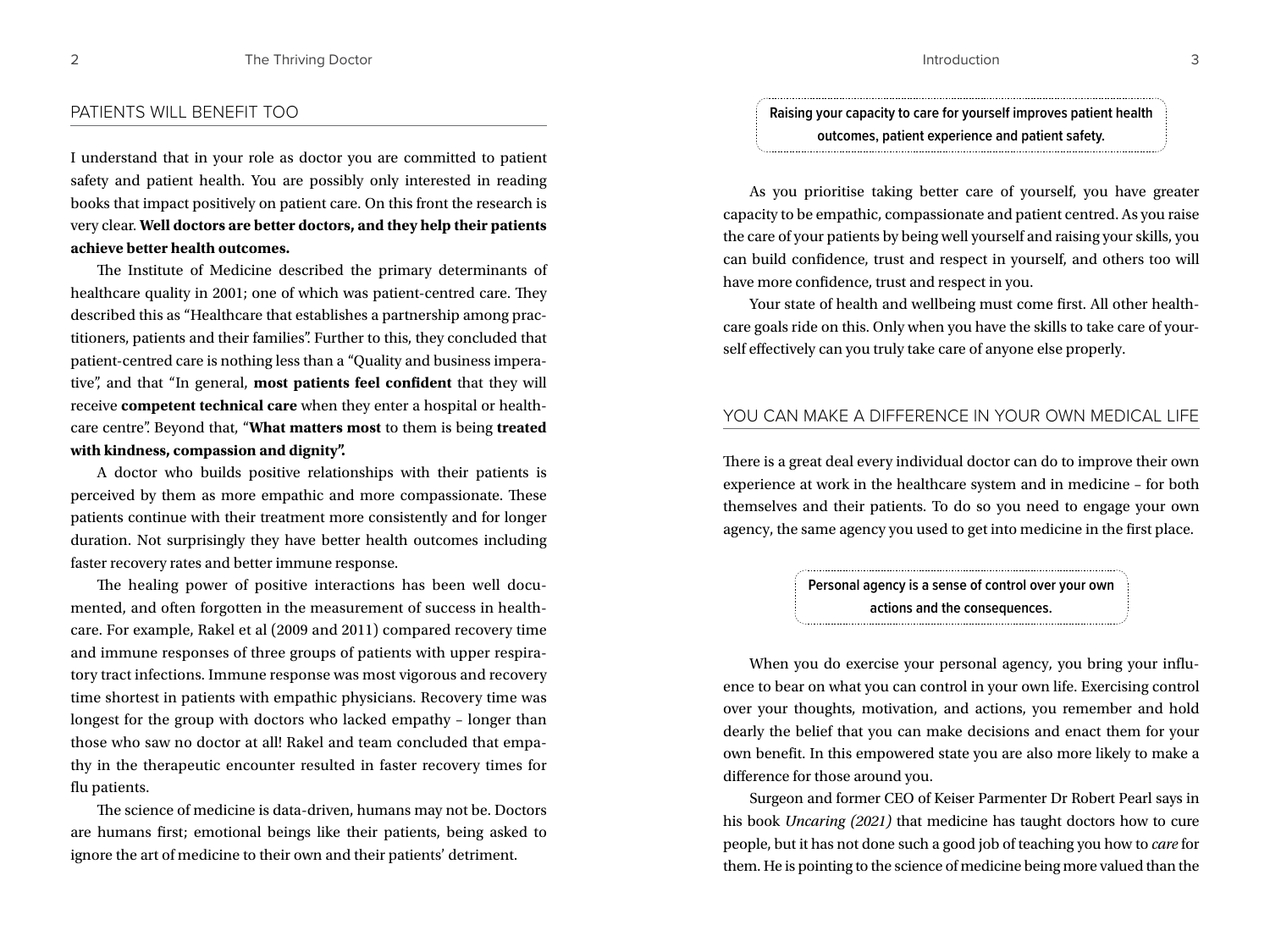art of medicine. Whether you agree with Dr Pearl or not, I think we can take it a step further and recognise that medicine has not done a good job of teaching *you how to care for yourself* in the face of the work you do.

Did anyone actively teach you how to maintain your health and wellbeing so that you could be the best doctor you can be? So that you can continue performing your work at your best for the long term in the face of so much human suffering?

Medicine has more likely actively trained you to look after others first and by implication to neglect your own wellbeing. Many of the structures, systems and much of the culture of medicine has even rewarded you for neglecting your own wellbeing. Although it was probably not any individual's intention, this has had the impact of creating risk for patients and for providers.

**This book is about what you can do as a doctor beyond technical clinical skill to be a safe, trusted, high-performing doctor who achieves career longevity, satisfaction and wellbeing as you go***.*

Your technical clinical skills are not necessarily going to help you cope with fatigue, unsuccessful patient treatments, giving bad news to patients, sleep deprivation, bullying, trauma, or self-doubt. **Your nonclinical skills are essential to delivering the best medical care.** Underdeveloped, they limit your success with patients and reduce your wellbeing, now and over the course of your medical career. To be the best doctor you can be, you must also pay attention to developing your interpersonal skills and your internal regulation skills (intrapersonal). Who knows, you may even come to see these skills as essential clinical skills!

**Take care of yourself first, that is within your control.**

#### BECOMING AN AGENT OF CHANGE IN YOUR OWN LIFE

**Prevention is better than a cure.**

I hope to help you activate yourself to build the skills you need for a joyful, fulfilling, satisfying life in medicine. This book is **not** focused on what to do *after* you have burned out, it is about how to break that pattern. This book does not promise you more happiness, though according to the doctors I have worked with it's a likely by-product. **This book is about prevention, personal agency, empowerment, finding and keeping your balance, and human connection.** In these pages, you will reconnect with the agency you have called on to get this far in your medical career. These skills can help you thrive and flourish.

You will learn the skills you need to be able to take charge of yourself, building on them to:

- perform your work at a high level
- lead others effectively and warmly
- maintain your wellbeing throughout a long-term medical career
- achieve more work-life balance.

When you do, when you are flourishing, everyone else around you will reap the benefits too and the systems will change, because the systems are made up of people. Medicine is a human construct, built and delivered by humans for humans.

**Well, effective, empowered people respond to and create different systems to those who are burned out, disappointed and ill-equipped.**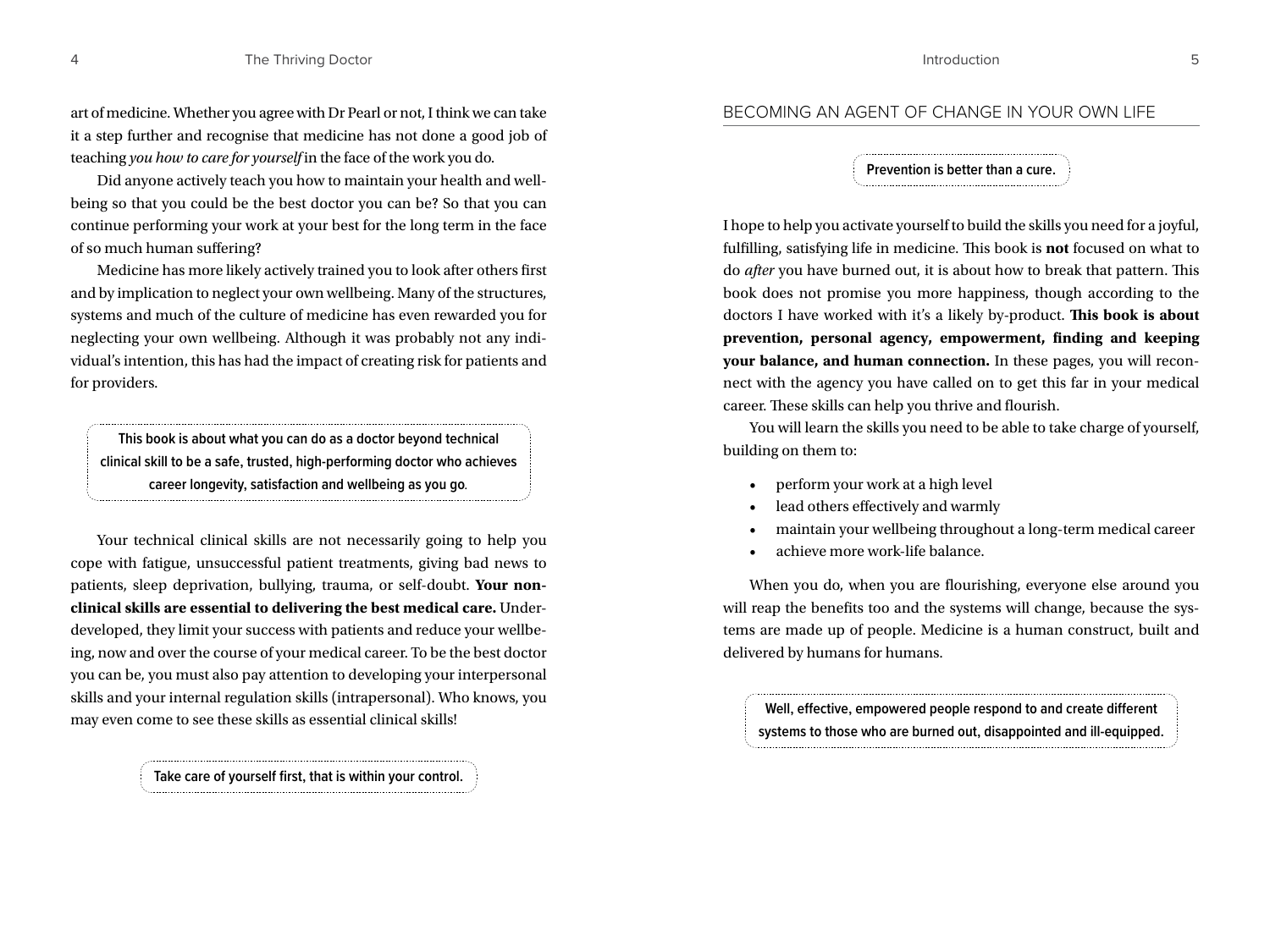

Work-life balance isn't a mystery, even in medicine. It's a series of habits that become routine. It's a skill set that you practise like with any other skill you want to develop. It's a conscious effort that exercises your personal agency, empowering you to live how *you* choose rather than the system making you into a victim. You have used your personal agency to get this far, I'm inviting you to use it again to design the life you want even while you work in healthcare.

To do so, you need to know what it is you want for your life. Imagine being clear about what gives your life meaning, being purposeful in your actions and clear of mind. Imagine achieving the right work-life balance for you and your family, enjoying your work, having strong trusting relationships with your colleagues and building a medical practice that is sustainable.

> **This book is about the tools you need to look after yourself. When you use them consistently and skilfully you will be well and more effective. You will be much more able to deliver optimal care to your patients.**

#### WHY READ THIS BOOK / HOW TO USE THIS BOOK

I get that you are time poor and reading a book about improving your performance and wellbeing might seem like a luxury. I promise, it's a shortterm pain for a long-term gain. You, your family, your patients, their families, and your colleagues will benefit from your decision to take action.

Make a commitment to yourself today and make one change in your life in service of a better life. Give yourself 45 minutes and read one chapter.

You picked up this book for a reason, what did you hope to find? What is it that you need? Are you ready to take one small step towards a better medical life? Step wisely into your own power with humility and readiness to learn.

**Think of learning these non-clinical skills like superannuation, the sooner you invest in them the greater return you, your patients and your family will get.**

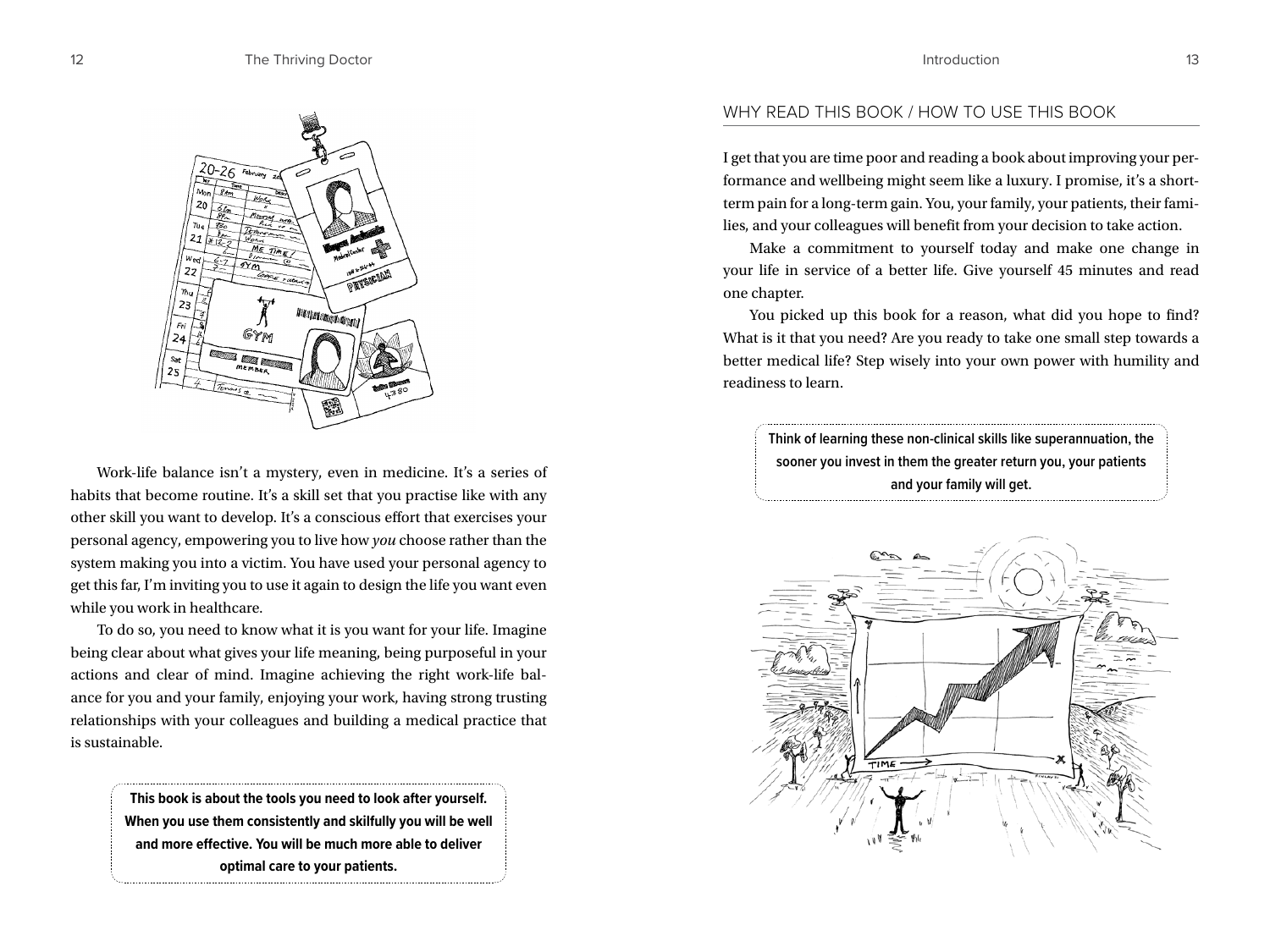**Embracing this work creates intimate knowledge of your inner world and facilitates agency, helping you do more and be more of what you love.**

When you have a warm relationship with yourself, deeply attuned to your own needs, desires, aversions and meaning making, your influence and relationships with others change in positive ways, sometimes incrementally and sometimes as transformation, both are useful. In this way, meaning making facilitates the other four elements of PERMA - positive emotions, more engagement, effective relationships, and achievement, helping you to do more than survive medicine – helping you flourish.

#### *Actions for knowing yourself*

- 1. Understand what you seek so you can focus your effort meaningfully, this is your purpose anchor.
- 2. Unearth and name your primary beliefs decide which ones serve you well. Consider letting some go.
- 3. Identify your core values. Along with your purpose anchors, these are your guides.
- 4. Make values-based decisions, reduce the amount of cognitive dissonance you hold.
- 5. Create an external scaffold of habits and trusted people to help you deliver committed actions aligned with your values and purpose.
- 6. Practise! Skills come first. Confidence grows as a result of skill.
- 7. Practise recognising your role as distinct from your self. Notice the dynamic nature of their overlap. Make sure there is enough of an overlap to feel authentic in your role.

# **RELIEVE STRESS**

## Naomi's **Story**

5

*Naomi worked as an advanced trainee obstetrician and gynaecologist. She moved hospitals every six months as part of her training program, including to regional areas.* 

*For weeks at a time, she was away from her partner and young children, focusing on her goal to fellow. I met her when she had just arrived at a regional city rotation and was studying for her exam, which was three months away.*

*During her last shift at her 'parent' hospital in the city, her supervisor had given her the collective feedback from the consultants she had been working with. Most of it was great, but someone had said she needed to work on her confidence, that she wasn't yet behaving like a consultant.*

*Moving to a new hospital with no familiar colleagues, no knowledge of the region or the hospital processes, and no support network was stressful. In her new rotation, Naomi felt anxious. The feedback had confused her and was playing on her mind. It was vague and behavioural examples had not been provided.*

*She began the rotation on nights by herself. Within a couple of hours of one shift, there were three women giving birth, two with complications, and one of those with twins. She had not met any of the consultants working at the new hospital, but on this night she definitely needed to call someone. Yet now she was overthinking what it would look like if she was seen to be asking for help so early.*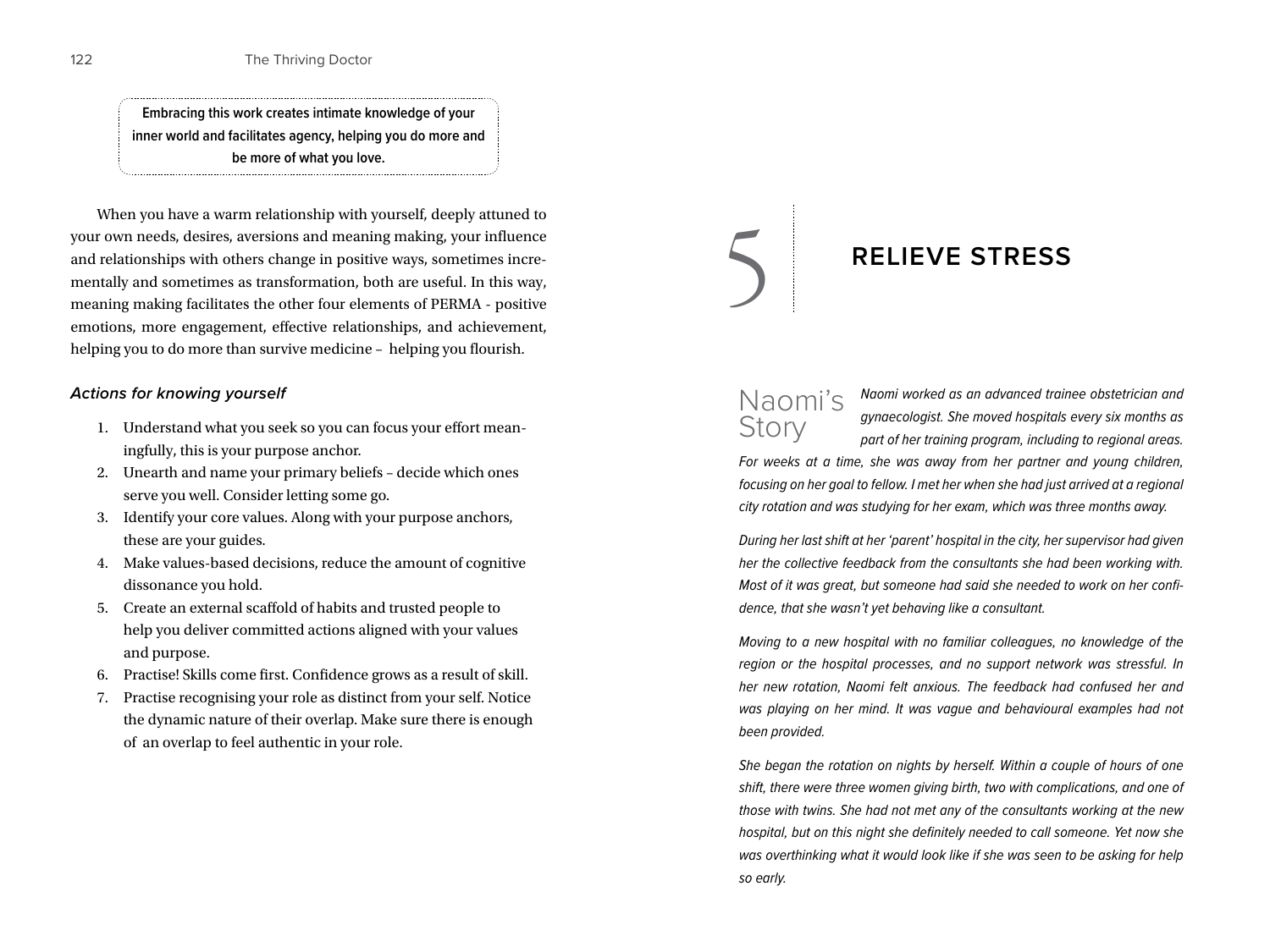*When we met a few days later, Naomi was wracked with doubt and anxiety, and was extremely tired. She said, "If I don't pass this exam, I don't know what I'm going to do." She was totally unsupported at her regional hospital. Her role as trainee was swamping the rest of her life, her self. She needed to learn to separate what was a stressor in her environment from the internal stress response she was feeling. Only then could she begin improving her own situation.*

#### DISTINGUISH STRESS FROM STRESSORS

Being a doctor involves a lot of stress. Distinguishing stressors from the stress response in your body will help you respond much more effectively than using the general idea of being stressed. For Naomi, identifying the vague consultant feedback as a stressor helped direct our work in coaching. So did recognising that the stressors at the new hospital changed rapidly as she got to know people and processes. Naming the specific factors that were causing stress made a big difference to her stress level.

In this chapter, we will review how you can understand the stress response and its opposite, the relaxation response, for your benefit. We will take a closer look at how your improving self-awareness and the skills of self-regulation and can set you up to manage stress better.

**Knowing about the physiology of stress doesn't always mean you are good at managing stress in your own life.**

#### YOUR STRESSORS ARE YOURS TO MANAGE

Managing stress effectively means being able to identify the factors in your life that make you feel stressed - the **stressors**. Which factors create stress for you is unique and personal. The same factor may not trigger the person next to you. Talking about stress in general terms isn't especially helpful in regards to knowing how to respond.

For example, I find it incredibly stressful if a cat walks past me and rubs against my legs. Many people find it ridiculous that I am triggered by a small friendly animal! The cat is a stressor in my environment for me personally. It is not a stressor for most other people. If a cat comes along, I *feel* stressed. My mind starts telling me stories of being scratched and triggers my body's stress response. It doesn't matter what other's think, it doesn't even matter what my own rational mind thinks, I am still stressed when a cat is around.

The cat itself is not stress, the cat is triggering *my* stress response, changing my internal environment because of what I believe and pay attention to. *My* stress response is caused by *my* thoughts about the cat, which in this case come from my history. For others, a cat will trigger their relaxation response, the opposite physiological reaction to the stress response. For many, a cat won't trigger any change of state at all. Naming the stressor gives me a focus for action, it allows me to be responsive instead of reactive.

How you respond to life, what you think about it, affects your performance and your wellbeing. These factors are intimately interconnected. You can leverage your performance and your wellbeing up or down by the way you think about the stressors in your life. These thinking patterns are not always conscious though; they can be triggered by your brain well before you have any awareness of what's happening. Your thinking can also be distorted if you are depleted (remember HALLTSS from Chapter 3) so there is a limit to how many stressors you can pile on.

Naming the stressors helps you take specific action to remove or attend to them. Managing the stressors that remain requires your skilful internal response.

**Naming your stressors allows you to respond more effectively, creating opportunities to leverage and influence your performance and your wellbeing, improving your sense of balance and your opportunity to thrive.**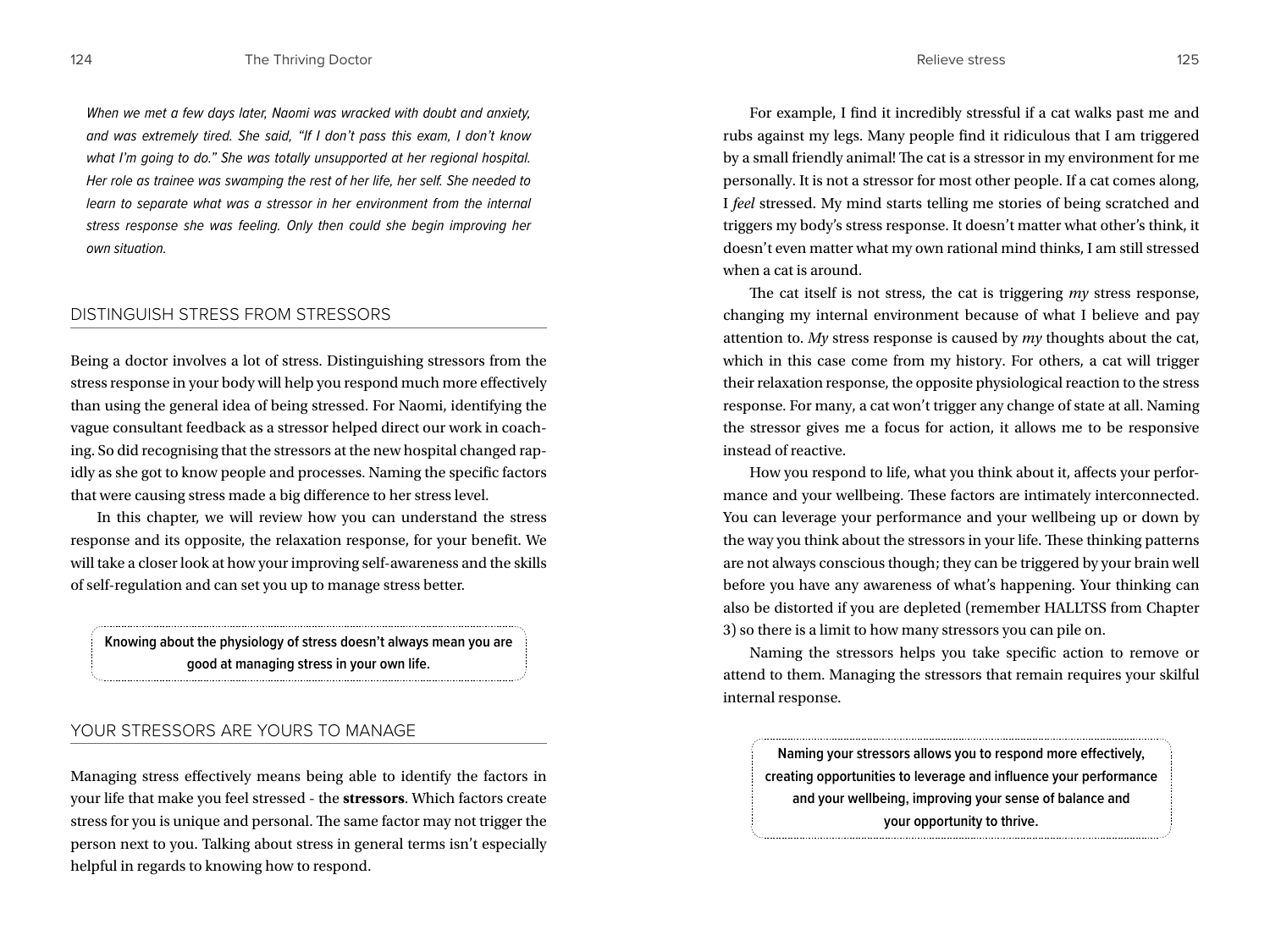#### STRESS IS NOT NECESSARILY BAD

Stress itself is not bad, in fact it's incredibly useful in the right dose. Another way to think about stress is to think of being *activated*.

When world champion surfer Mick Fanning was filmed fighting off a shark in 2015 in the J-Bay Open World Surfing League in South Africa, you could see that his body was fully activated. Before he consciously processed the shark was there, his brain had already triggered his stress response: more blood was directed to his muscles, his mind became single focused, his heart and lungs were working at maximum capacity, his digestive and reproductive systems shut down and his sight and hearing were automatically turned up.

Mick's body would have been activated at a low level already, he was after all surfing in an international competition. But as a seasoned world champion, he may not have been *aware* of much activation.

When the shark took a swipe at Mick's board, his body amped up the level of stress response activation in a millisecond. The shark was a much more threatening stressor than any surfing competition could be for him at that moment. His automatic responses kept him alive much more effectively than his slow conscious prefrontal cortex processes could have.

This activation happened quickly, automatically and powerfully to meet the high-level threat to his survival. A minute later, safely on a rescue boat, Mick was shaking from the adrenaline surge. This kind of threat to survival activates humans instantly, and then takes just minutes to a few hours for our physiologically to return to baseline.

How often is your body activating as if there is a shark in the water? If your body is maintaining your stress response continuously, it will be difficult for you to achieve a sense of balance and it is unlikely that you will have the necessary energy for agency in your own life. This is an unsustainable position and puts you and your patients at risk. Chronic activation of the stress response dysregulates you and clear thinking becomes near impossible.

Most of us, most of the time, can successfully integrate the stressful experiences of our lives with the right tools and the right support. Thankfully, Mick survived and has become an advocate for sharks,

demonstrating clearly how a person with the right tools and support can take a highly stressful event and integrate it into their life. He serves as a clear example of how the feeling of being stressed can evolve differently: it can resolve and be integrated into our lives, or it can continue on as a chronic problem. The stressor is only an ongoing problem because of the story you tell yourself, not because it exists.

**Your internal environment – what you believe, value, pay attention to, are aware of – affects how much stress you experience.**

Whether something triggers your stress response or not can change over time, it's contextual. The very same trigger can be stressful sometimes and not be other times, for the same person.

#### YOUR BODY ONLY HAS ONE PHYSIOLOGICAL RESPONSE TO STRESSORS



Your body only has one stress response – the same cascade of neurochemicals, hormones and other physiological changes happens in all situations that are stressful for you. If you are lying in your bed and dream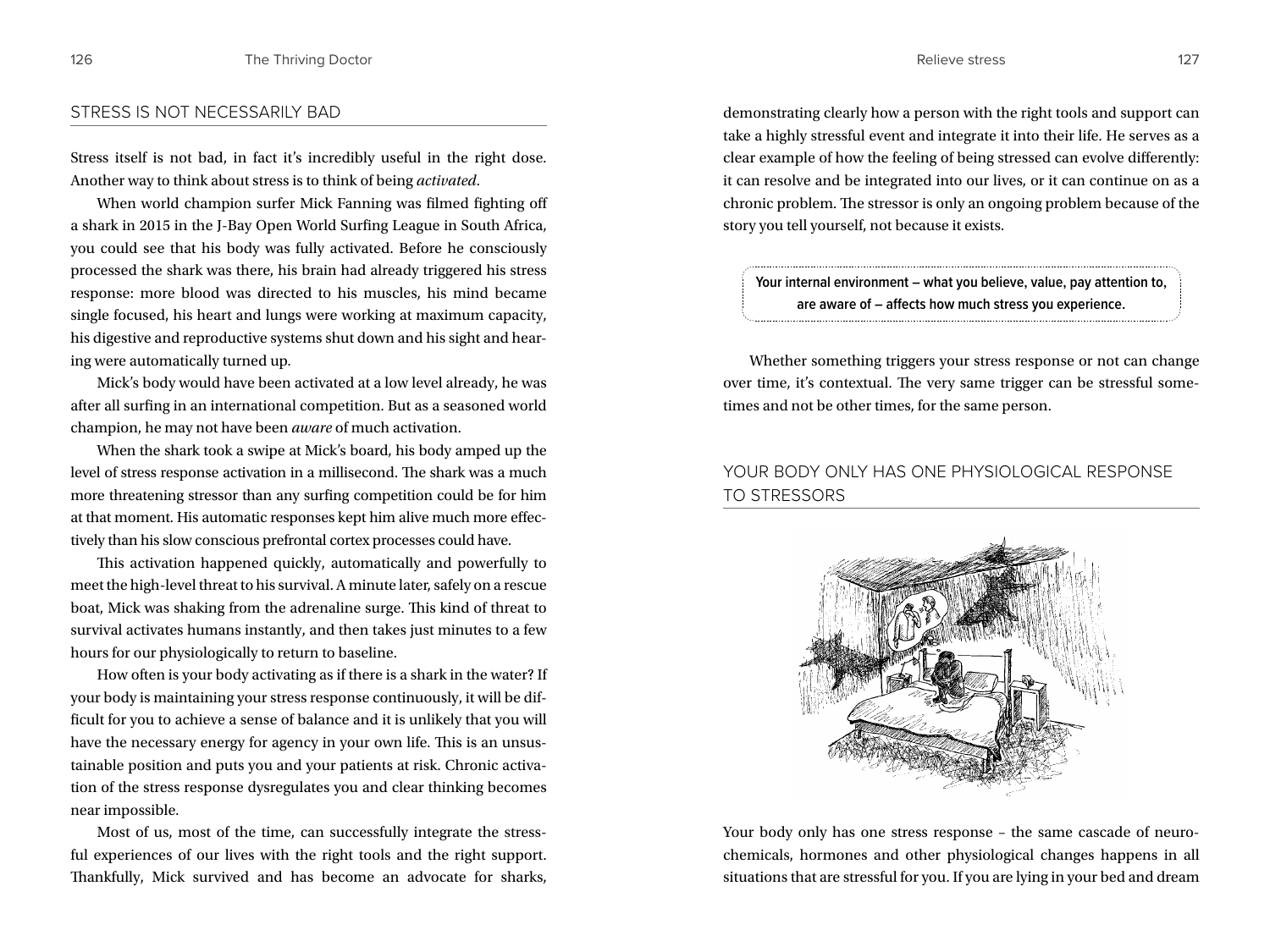of a shark attacking you, your body will activate in the same way as if it's really happening. If you are at work and feel like the supervisor or consultant is going to challenge or embarrass you, your body will react the same way. If you are asked to perform a procedure you have never done before, that can be terrifying and will activate the same physiological stress response.

> **Your physiological responses to stress are the same whether you imagine, anticipate, remember, or are actually in the middle of a terrifying event.**

Once you identify the stressors in your life, you can do something about them. Being specific about your stressors is important. Saying you are stressed in a generalised way does not show you what you can do to improve the situation. Victor Frankl managed his stress in Auschwitz concentration camp by focusing his attention on his hope of meeting his wife again one day. Mick Fanning managed his post shark attack stress by learning as much as he could about sharks.

Can you name the specific stressors in your life that are triggering your stress response? Be as specific as possible. How do you want to respond to them? You get to choose.

> **The first step is to distinguish between the stressors in your life and your experience of being stressed. Identify what is uniquely stressful for you.**

Perhaps you are stressed by the number of patients you need to see in clinic, or a particular consultant whom you feel intimidated by, or the NUM who shows her frustration easily when you are indecisive, or the idea of deciding what you will eat for dinner after a 12 hour shift, or the interview process you need to go through to keep your job for another

year, or inserting a canula into a young child. Perhaps you are stressed about how you misdiagnosed a patient because you were stressed in the ED or so overwhelmed by how many patients were waiting for you.

**There are thousands of potential stressors in your life. Practise naming them specifically.**

#### PERCEIVING STRESS – THE STORY YOU TELL YOURSELF

The wrong response to stress can be fatal. In fact, researchers have found that our *beliefs* about stress might be more important than the stressor in terms of our wellbeing. Keller, Litzelman, Wisket et al (2012) looked at a representative sample of people in the US between 1998 and 2006. They looked at the national health interview survey and the national death index to understand the impact of the amount of stress in a person's life, their perception of how stress affected their health, and who died prematurely.

They found that a high amount of stress plus a perception that stress affects health negatively, increased a person's risk of premature death by 43%. Importantly, they also found that people who had lots of stress in their life but did not regard it as harmful, were no more likely to die prematurely than people with the lowest levels of stress in their lives. The people with high stress but no negative perceptions about it had the lowest risk of dying prematurely.

**The biggest risk factor for dying prematurely from stress related causes is having the perception that stress is bad for you.**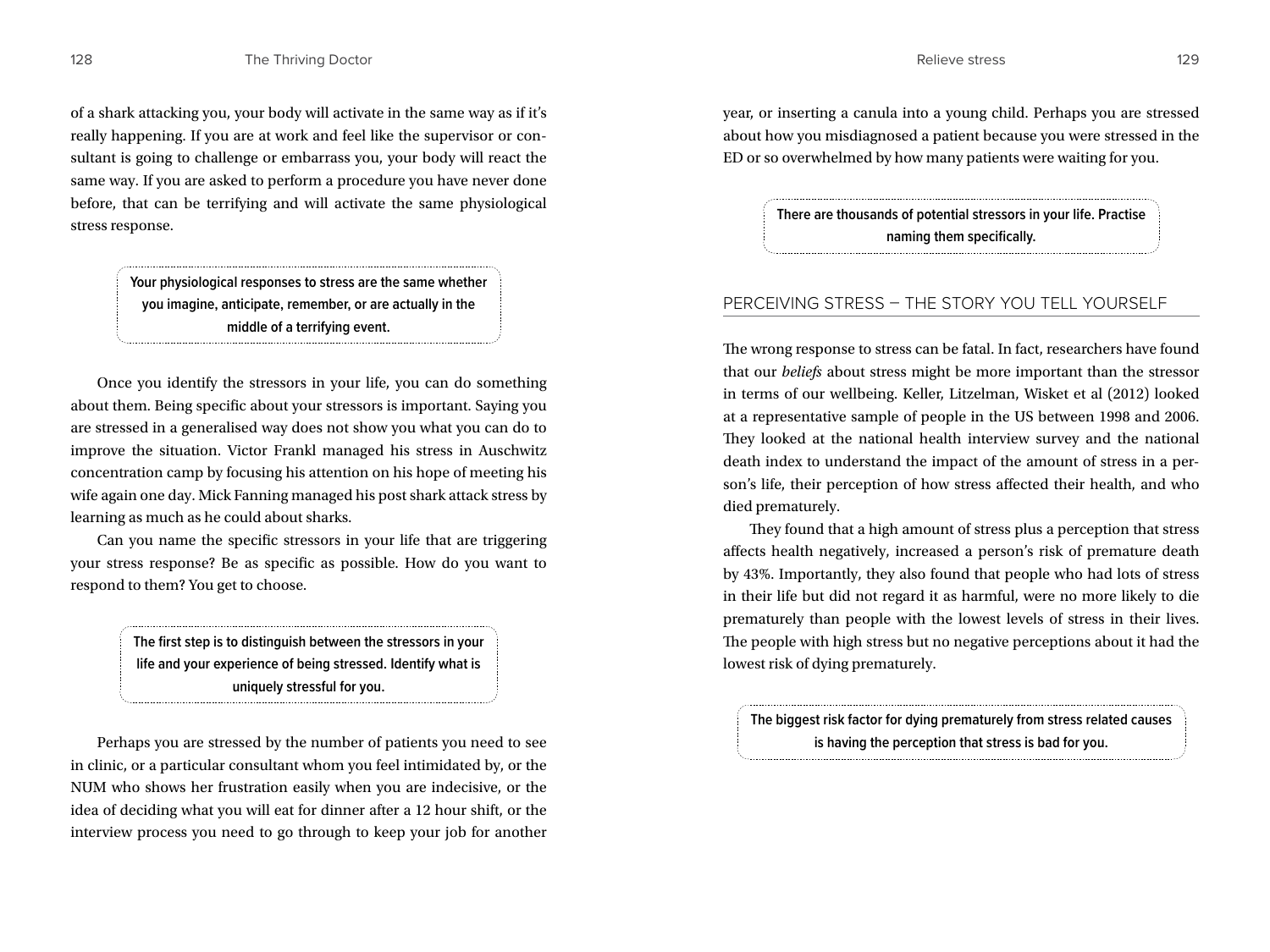#### **ACTIVITY 8**

#### **Try this:**

- 1. Learn to recognise your specific stressors. Notice and name them.
- 2. Practise labelling your body's stress response as **activation**. Words are important –what happens when you say to yourself "I'm activated" instead of saying "I'm stressed"?

#### Do you feel or think differently?

Are you more aware of a sense of choice and agency, rather than feeling like a victim or being trapped?

3. Try it out for the next week, each time you notice a story you are telling yourself about stress, replace the word *stressed* with *activated*. Be curious, pay attention, and see what you learn.

#### FIND YOUR ACTIVATION SWEET SPOT

Yerkes and Dodson first described the stress curve in 1908 to explain the relationship between pressure and performance, demonstrating that arousal increases performance but only up to a point, and then performance decreases. When it comes to your body being aroused, it is not the case that more is better. Too much stress causes your internal system to be overwhelmed. Not enough stress will make it hard for you to generate energy and focus. The sweet spot is enough stress – activation – to achieve your goals.



Where you are on the stress curve will differ depending on your activity. If you are doing a difficult or novel task, you will not need as much activation (stress) to perform as well as when you are doing something that requires persistence or stamina.

As a trainee surgeon, for example, you will not need much activation to help you focus and concentrate on learning a new surgical technique, you will be naturally present because the activity is novel and perhaps the risk to patient safety is high. If you are also feeling intimidated by your supervisor and this is triggering your stress response as well, you could easily be over aroused and feel overwhelmed, pushing you over the top of the stress curve, reducing your performance. You might describe this as being too stressed.

In activities that are routine or require long-term concentration or commitment, you will need to be more aroused for peak performance to keep you motivated. Your experience of stress depends on:

- the activity itself
- the environment
- your internal response (your perception/story).

Your body is aroused (or not) by the environment and by your perception of whether you have the resources required to meet the need or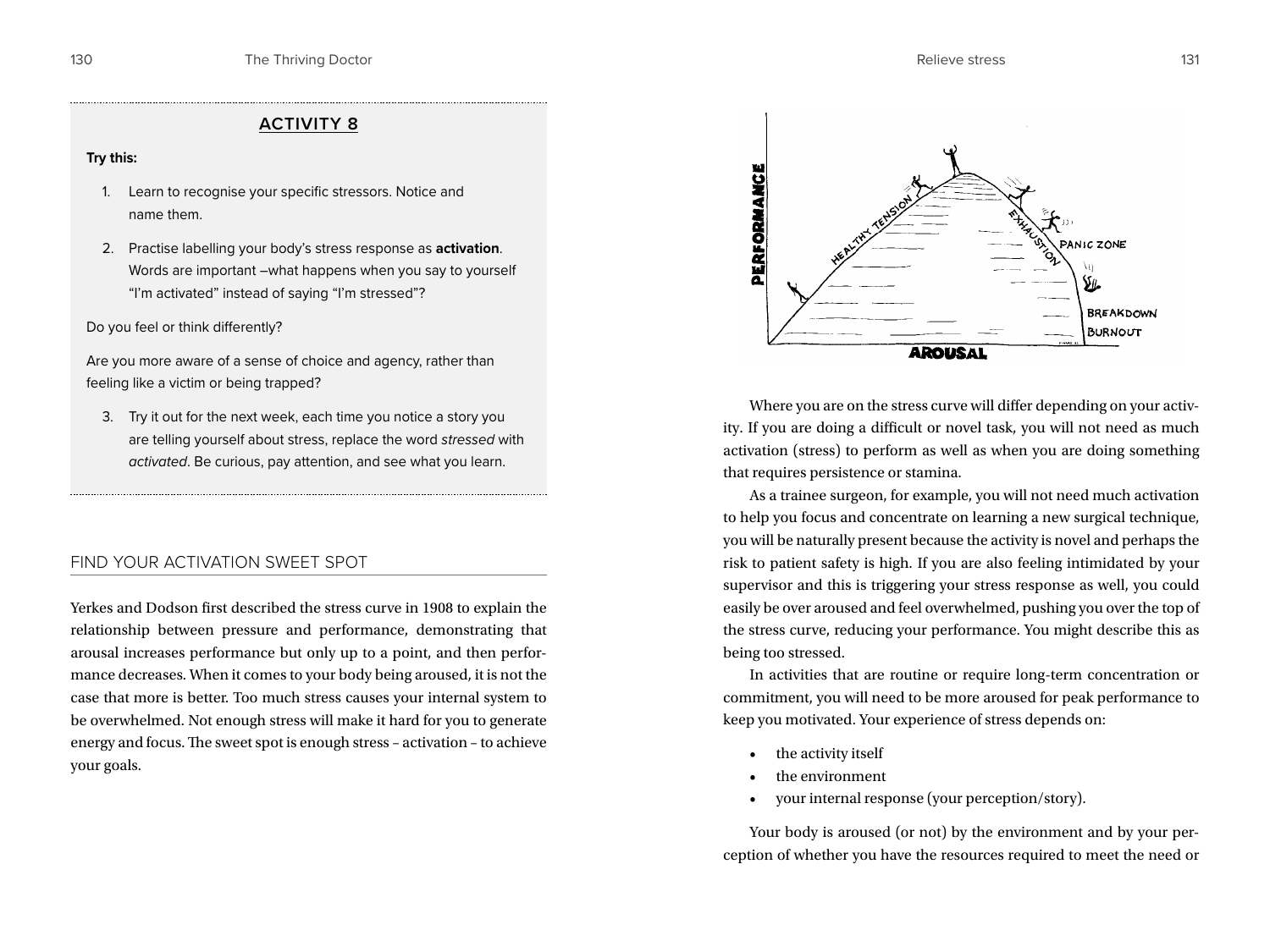neuronal highways unconsciously and easily – they are our habits. We have many emotional habits.

#### **ACTIVITY 14**

Autopilot is a fast, powerful mechanism. If I say, "Twinkle, twinkle  $\blacksquare$ little  $\blacksquare$ 

What happened? You probably said or thought *star* before you even knew it was going to happen. Was it just there automatically without you even trying?

What's your response if I say:

Black and **with a set of the set of the set of the set of the set of the set of the set of the set of the set o** 

Boys and \_\_\_\_\_\_\_\_\_\_\_\_\_

Night and \_\_\_\_\_\_\_\_\_\_\_\_\_\_\_\_

It's likely that you answered white, girl and day, most people do because you have been acculturated. The world that you live in has taught you the answers, and now they are part of your default patterns, the answers are automatic.

*For you to think of a different answer, you have to slow down and engage some conscious thought, more intentionally using the space between the stimuli and your response.*

Here's another example you might recognise: *how are you?*

Did you automatically say or think: f*ine, good, okay, or well thanks*?

All of these are legitimate answers and may sum up how you are perfectly. If you've practised saying "I'm fine" to every inquiry, even when you've been in great distress, you have no doubt developed an automatic pattern, a default network habit. As a result, you may not have developed the skills of emotional literacy, self-care, or those

of asking for help. Your emotional wellbeing may be limited by your habitual default pattern of saying you're fine.

Neurologically, you are operating in a problematic loop of cognitive rigidity rather than being psychologically flexible, cognisant, and responsive to the context. You are living unconsciously on autopilot, with rigid thinking that locks you into a narrow range mentally and behaviourally. In this state of autopilot and distraction, emotions remain a mystery and much of the information is outside of your awareness. You are essentially emotionally rigid, hooked on the same repeated thoughts that limit your emotional experience.

#### **Reflection**

- Why would you automatically say "I'm fine" at work, even when you are not? What's the dominant story at play?
- What's the operant emotion/s?
- Is it fear of being seen as weak?
- Is it a need to be seen as perfect, tough, upbeat and resilient?
- Did you miss your own signposts?
- Are you attuned enough to know how your body and mind actually are? If so, are you really fine all of the time?
- Does the habit of saying "I'm fine" serve you well?

Did reading and answering these questions evoke any emotion in you just now?

If it did, sit with it for a minute, what is the signpost telling you?

Next time someone asks you how you are, take a moment to make it an opportunity to grow your emotional intelligence. Check in with your body, be curious to learn how you really feel and see if you can give your state an emotional name beyond fine, good, or okay, even if only to yourself. Over time you will get more comfortable with a wider range of experiences and grow your emotional literacy and accuracy.